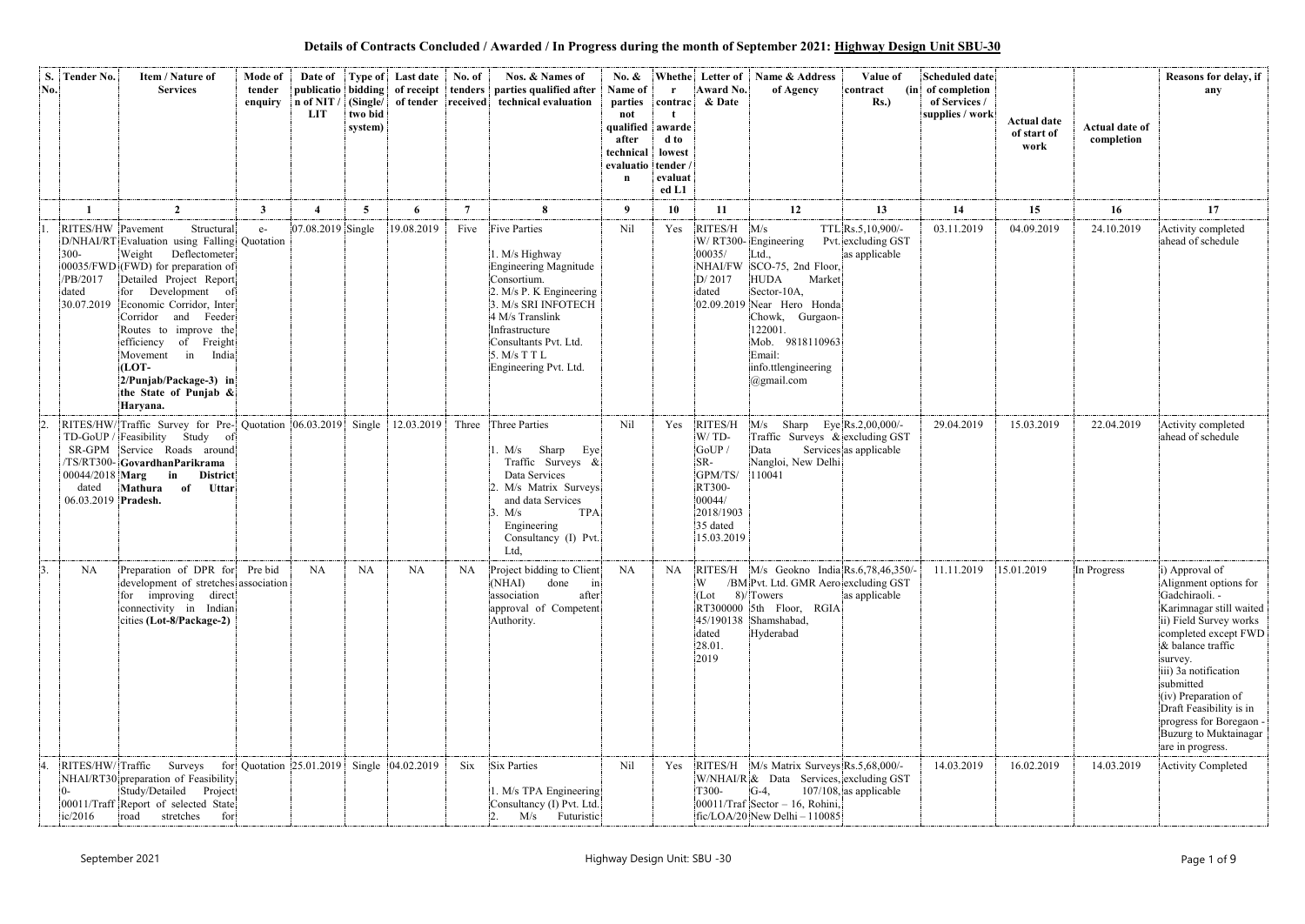|    |                                                                                |                                                                                                                                                                                                                                                                                                                                            |                      |                                      |            |             | Details of Contracts Concluded / Awarded / In Progress during the month of September 2021: Highway Design Unit SBU-30                                                                                                                                                                                 |                                                           |                                                                                      |                                                                                 |                                                                                                                                                                                           |                                                                        |            |            |             |                                                                                         |
|----|--------------------------------------------------------------------------------|--------------------------------------------------------------------------------------------------------------------------------------------------------------------------------------------------------------------------------------------------------------------------------------------------------------------------------------------|----------------------|--------------------------------------|------------|-------------|-------------------------------------------------------------------------------------------------------------------------------------------------------------------------------------------------------------------------------------------------------------------------------------------------------|-----------------------------------------------------------|--------------------------------------------------------------------------------------|---------------------------------------------------------------------------------|-------------------------------------------------------------------------------------------------------------------------------------------------------------------------------------------|------------------------------------------------------------------------|------------|------------|-------------|-----------------------------------------------------------------------------------------|
|    | Date:<br>25.01.2019                                                            | Two/Four laning with<br>shoulder<br>NH<br>paved<br>Configuration<br>under<br>Bharat Mala Project<br>(BM-13) in West Bengal<br>state.                                                                                                                                                                                                       |                      |                                      |            |             | Engineers and Traffic<br>Surveyors<br>M/s<br>Highway<br>Engineering Magnitude<br>Consortium<br>4. Sharp Eye Traffic<br>Data<br>&<br>Services<br>Services<br>5. M/s Matrix Surveys &<br>Data Services<br>Scale<br>AJS<br>M/s<br>International                                                          |                                                           |                                                                                      | 16<br>dated                                                                     | Mobile:<br>9810438559.<br>11.02.2019 9811438559<br>E-mail:<br>$\text{matrix}$ aurveys $\textcircled{a}$ gm<br>ail.com                                                                     |                                                                        |            |            |             |                                                                                         |
|    | TD-GoUP/<br>SR-GPM/<br><b>TOPO</b><br>Tender<br>/RT300-<br>dated<br>11.01.2019 | RITES/HW/Topographic Survey for Limited<br>Pre-Feasibility<br>Report of Service Roads<br>around<br>Govardhan<br>Parikrama Marg<br>in<br>District Mathura of<br>00044/2018 Uttar Pradesh.                                                                                                                                                   | Study E-Tender       | $ 11.01.2019 $ Single $ 22.01.2019 $ |            | $\rm {Si}x$ | <b>Six Parties</b><br>1. M/S Subudhi Techno<br>engineers Pvt Ltd.<br>2. M/s Ark Services Pvt.<br>L <sub>td</sub><br>3. M/s Skylark Designer<br>and Engineers Private<br>Limited<br>4. M/s M S Associates<br>ImaGIS<br>5. M/s<br>Engineering<br>Solutions Pvt. Ltd.<br>6. M/s DSR SURVEYS<br>PVT. LTD. | Nil                                                       | Yes                                                                                  | RITES/H<br>W/TD-<br>GoUP /<br>SR-GPM/ 327/3259<br>$00 -$<br>dated<br>05.02.2019 | M/s<br>Techno<br>Ltd.<br>Pvt<br>OMED<br>TOPO/RT3 Back Side, 2 Lane<br>District<br>Center,<br>00044/201 Chandra Sekharpur,<br>8/190217 Bhubaneshwar,<br>Odisha 751017                      | Subudhi Rs.10,80,000/-<br>engineers excluding GST<br>No. as applicable | 08.05.2019 | 08.02.2019 | 30.06.2019  | Necessary EOT<br>accorded till 30.06.19                                                 |
| 6. | <b>NA</b>                                                                      | "Environmental<br>Activities" for carrying<br>out feasibilty study and<br>Detailed project report<br>preparation for<br>redesigning,<br>rehabilitation and up<br>gradation of (i) Salhech -<br>Chandol -Habban -<br>Rajgarh - Banethi road<br>$(i)$ Sanora – Rajgarh –<br>Haripurdhar - Jamli road<br>in the State of Himachal<br>Pradesh. | Nominatio<br>n basis | <b>NA</b><br><b>NA</b>               | <b>NA</b>  | <b>NA</b>   | NA                                                                                                                                                                                                                                                                                                    | <b>NA</b>                                                 | on<br>10n<br>basis<br>after<br>from the<br>Compet<br>ent<br>Authorit<br><sup>V</sup> | awarded W/ RT300-301,302,<br>nominat WD/Enviro Ghaziabad<br>OA /2018<br>dated:  | Work RITES/H Mr. Sanjeev Sharma Rs.20,51,050/-<br>00038/HPP Vasundhara,<br>UP<br>nmental/L Phone No.:<br>$+91$<br>9818922344<br>E-mail:<br>approval 23/10/2018 sksv02@gmail.com           | SRBC, excluding GST<br>as applicable                                   | 05.04.2019 | 30.10.2018 | In progress | Delay in approvals on<br>Stage Submission by<br>Principal Client<br>HPPWD.              |
|    | RT300-<br>00041/<br>TNRSP-II/<br>DPR<br>Updation/<br>2018 dated<br>20.08.2018  | RITES/HW/Social and Environmental Limited E- 24.08.2018 Single 06.09.2018<br>Activities for TNRSPII-<br>Contract PPC<br>01:<br>Validation of the Detail<br>Project Report for the<br>selected<br>corridors<br>including state on ground<br>to the requirement of<br>Asian Development Bank<br>(ADB), in the State of<br><b>Tamil Nadu.</b> | Tender               |                                      |            |             | Three Two Parties<br>1. M/s Abnaki<br>Infrastructure AID Pvt.<br>Ltd., New Delhi<br>2. M/s Tila Consultants<br>and Contractors Pvt.<br>Ltd. Maharashtra.                                                                                                                                              | One Party<br>$M/s$ R V<br>Infra Pvt.<br>Ltd.<br>Banglore. | Yes                                                                                  | $RITES/H$ $M/s$<br>RSP-<br><b>II/DPR</b><br>018 dated Floor,                    | W/RT300-Infrastructure<br>00041/TN Application<br>Integrated<br>Development Pvt.<br>Updation/2 Ltd. JG-11, 2nd<br>Khirki<br>15.10.2018 Extension, Malviya<br>Nagar, New Delhi-<br>110017. | Abnaki Rs.62,36,330.24/<br>- excluding GST<br>$\&$ as applicable       | 22.01.2019 | 25.10.2018 | In progress | Delay in approvals on<br>Stage Submission by<br>Principal Client<br><b>TNRSP II</b>     |
| 8. | RITES /<br>HW/                                                                 | Consultancy Services for Quotation 13.08.2018 Single<br>Environmental Impact<br>GUYANA/ Assessment (EIA) and<br>Environmental                                                                                                                                                                                                              |                      |                                      | 20.08.2018 | Four        | Three Parties                                                                                                                                                                                                                                                                                         | One Party<br>M/s<br>Environm                              | Yes                                                                                  | <b>RITES</b><br>/HW/<br>Guyana /<br>$EC-EB$                                     | M/s<br>Triple<br>Consultancy<br>Cirtchlow Labour                                                                                                                                          | $C$ USD<br>\$48500.00                                                  | 04.02.2019 | 04.09.2018 | In Progress | Delay by Client<br>(Ministry of Public<br>Infrastructure) and<br>Environment Protection |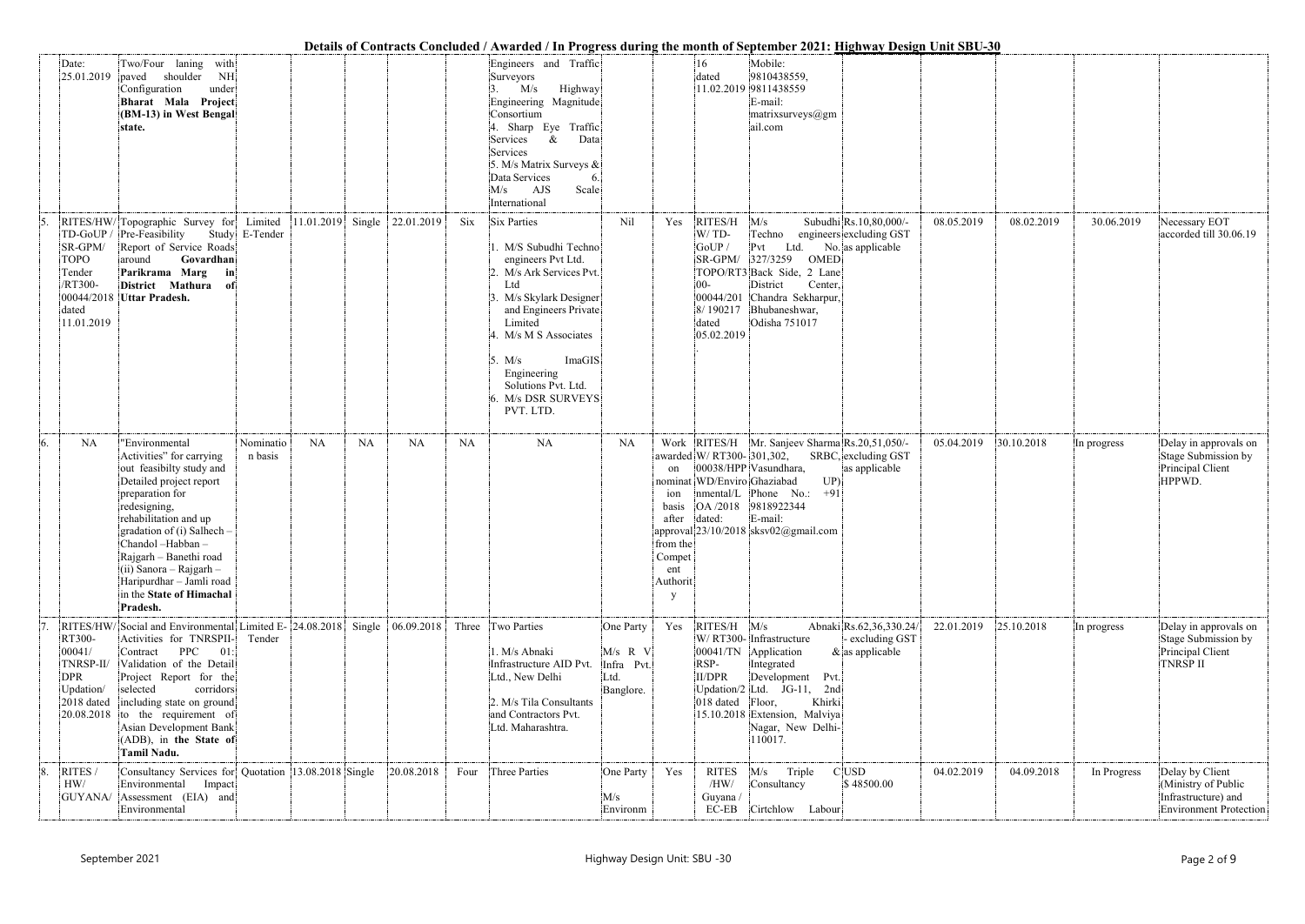|                                                                 |                                                                                                                                                                                                                                                                                                                                                                                                                                                 |                             |                              |            |       |                                                                                                                                                                                                                                                                                                                                          |                      |     |                                                                                                                                                                                                                                                    | Details of Contracts Concluded / Awarded / In Progress during the month of September 2021: <u>Highway Design Unit SBU-30</u>                        |            |            |             |                                                                                                                                             |
|-----------------------------------------------------------------|-------------------------------------------------------------------------------------------------------------------------------------------------------------------------------------------------------------------------------------------------------------------------------------------------------------------------------------------------------------------------------------------------------------------------------------------------|-----------------------------|------------------------------|------------|-------|------------------------------------------------------------------------------------------------------------------------------------------------------------------------------------------------------------------------------------------------------------------------------------------------------------------------------------------|----------------------|-----|----------------------------------------------------------------------------------------------------------------------------------------------------------------------------------------------------------------------------------------------------|-----------------------------------------------------------------------------------------------------------------------------------------------------|------------|------------|-------------|---------------------------------------------------------------------------------------------------------------------------------------------|
| EB-EC<br><b>LINK</b><br>/2018 / 01                              | Management Plan (EMP),<br>Social Impact Assessment<br>(SIA) and Rehabilitation<br>$(RAP)$ ; Land<br>Plan<br>Acquisition and Utility<br>Relocation Plan<br>for<br>preparation of DPR for<br><b>Construction of East</b><br><b>Bank-East Coast Road</b><br>Linkage (Diamond to<br>Ogle) in Georgetown,<br>Guyana                                                                                                                                  |                             |                              |            |       | 1. M/s Costal Dynamic ental<br>Limited, Trinidad and<br>Tobago;<br>2. M/s Environmental<br>Solutions, Guyana<br>3. M/s Triple C<br>Consultancy, Guyana                                                                                                                                                                                   | Solutions,<br>Guyana |     | Link/<br>College<br>RT300000 Compound Wolford<br>39 / 2018 / Avenue<br>180902<br>Thomas<br>dated<br>Georgetown<br>04.09.2018 Guyana                                                                                                                | Lands,                                                                                                                                              |            |            |             | Agency, Government<br>of Guyana in issue of<br>Terms of Reference for<br>conducting ESIA and<br>approval of submitted<br>Final ESIA Report. |
| 9.<br>RT300-<br>00038<br>/HPPWD/<br>Traffic/                    | RITES/HW/ Traffic Survey" for Quotation 25.07.2018 Single 02.08.2018<br>carrying out feasibility<br>study and Detailed project<br>report preparation for<br>redesigning,<br>$ 2017$ dated rehabilitation and up<br>$25.07.2018$ gradation of (i) Salhech –<br>Chandol -Habban<br>Rajgarh - Banethi road<br>(ii) Sanora - Rajgarh<br>Haripurdhar - Jamli road<br>in the State of Himachal<br>Pradesh.                                            |                             |                              |            | Six   | Six Parties<br>1.M/s TPA Engineering<br>Consultancy (I) Pvt. Ltd.<br>2.M/s Futuristic<br>Engineers and Traffic<br>Surveyors<br>3. M/s Highway<br><b>Engineering Magnitude</b><br>Consortium<br>4. Sharp Eye Traffic<br>Services & Data<br>Services<br>5. M/s Medulla Soft<br>Technologies Pvt. Ltd.<br>6. M/s AJS Scale<br>International | Nil                  | Yes | 00038/<br>HPPWD/<br>Industrial<br>Traffic/LO Phase-II,<br>A/2018<br>dated<br>11.09.2018                                                                                                                                                            | RITES/H M/s Medulla Soft Rs.9,37,260/-<br>W/RT300-Technologies Pvt. excluding GST<br>Ltd., 48/10, Okhla as applicable<br>Area,<br>New Delhi-110020. | 13.10.2018 | 14.09.2018 | 04.12.2018  | Necessary EOT<br>accorded till 31.12.18                                                                                                     |
| RITES/HW Traffic<br>10<br>$300 -$<br>dated<br>06.07.2018        | Survey<br>for<br>D/NHAI/RT preparation of Detailed Quotation<br>Report<br>Project<br>for<br>00035/Traff Development<br>of<br>ic/PB/2018 Economic Corridor, Inter<br>Corridor<br>Feeder<br>and<br>Routes to improve the<br>efficiency of Freight<br>Movement in India<br>(LOT-<br>$2/P$ unjab/Package-3) in<br>the State of Punjab &<br>Haryana.                                                                                                 | $e-$                        | 11.07.2018 Single            | 25.07.2018 | Three | Three Parties<br>1. Sharp Eye Traffic<br>Services & Data<br>Services<br>2. M/s Medulla Soft<br>Technologies Pvt. Ltd.<br>3. TPA Engineering<br>Consultancy (I) Pvt. Ltd.                                                                                                                                                                 | Nil                  | Yes | W/RT300-Technologies<br>00035/NH Ltd.,<br>48/10,<br>AI/<br>Traffic/LO<br>Industrial<br>Phase-II,<br>A/2018<br>dated<br>20.08.2018                                                                                                                  | RITES/H M/s Medulla Soft Rs.20,42,900/-<br>Pvt. excluding GST<br>as applicable<br>Okhla<br>Area,<br>New Delhi-110020                                | 14.10.2018 | 30.08.2018 | 10.12.2018  | Necessary EOT<br>accorded till<br>10.12.2018                                                                                                |
| 11<br>D/NHAI/RT Studies<br>$300 -$<br>SIA-<br>LPS/WB/20 project | RITES/HW EIA/EMP and SIA/RAP<br>Preparation of Land Plan<br>$ 00011/EIA-$ Schedules (LPS)<br>for<br>consultancy services for<br>management<br>dated including preparation of<br>12.06.2018   feasibility study / Detailed<br>Project Report of selected<br>road stretches / corridors<br>for Two/Four laning with<br>paved shoulder with NH<br>Configuration<br>under<br>Bharat Mala Project<br>(BM-13) in the state of<br><b>West Bengal</b> . | $e-$<br>including Quotation | 13.06.2018 Single 20.06.2018 |            |       | Three Three Parties<br>1. Tila Consultants and<br>Contractors Pvt. Ltd.<br>Abanaki<br>M/s<br>Infrastructure AID Pvt.<br>3. M/S<br>Ltd.<br>RV Infra Solutions                                                                                                                                                                             | Nil                  | Yes | RITES/H M/s<br>Consultants<br>W/<br>NHAI/RT3 Contractors<br>$00 -$<br>Ltd.<br>00011/EIA A-201, Ram Rahim<br>Tower,<br>$-SIA-$<br>LPS/LOA/ Nagar, Near Dena<br>2018 dated Bank,<br>20.08.2018 Vasai Road West,<br>Thane,<br>Maharashtra-<br>401202. | Tila Rs.40,99,974/-<br>$&$ excluding GST<br>Pvt. as applicable<br>Samta                                                                             | 27.01.2019 | 30.08.2018 | In Progress | Delay in<br>approvals/Clearances<br>on Stage Submission by<br>Principal Client NHAI.                                                        |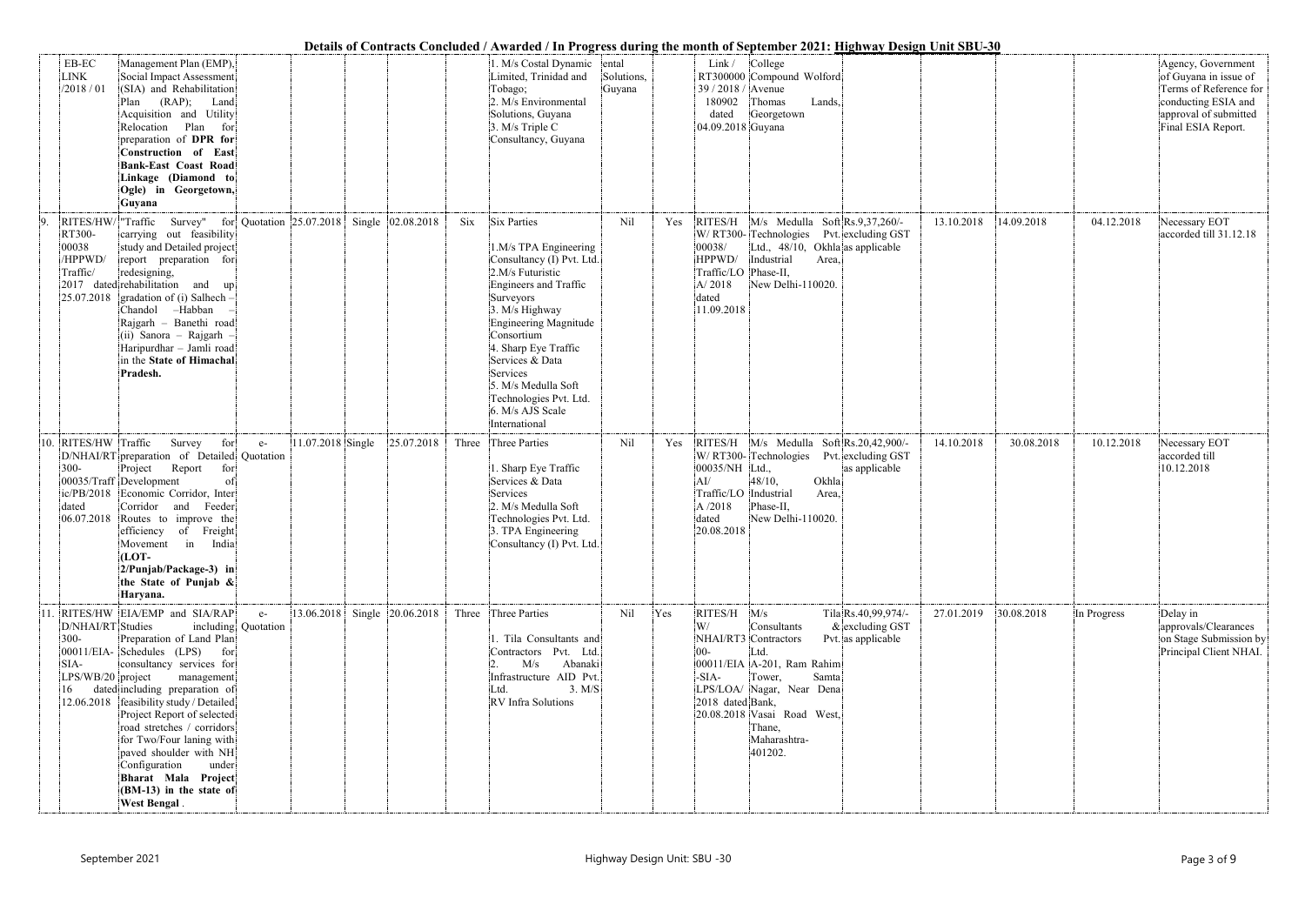|     |                                                     |                                                                                                                                                                                                                                                                                                                                                                                                                                                                                                                                                                                                                                                                                                               |                        |            |    |                              |     | Details of Contracts Concidued / Awarded / In Frogress during the month of September 2021. <u>Inghway Design Onit SDO-50</u> |                                                                |           |                                                              |                                                                                                                                                                                                   |                                                                |            |            |             |                                                                                                                       |
|-----|-----------------------------------------------------|---------------------------------------------------------------------------------------------------------------------------------------------------------------------------------------------------------------------------------------------------------------------------------------------------------------------------------------------------------------------------------------------------------------------------------------------------------------------------------------------------------------------------------------------------------------------------------------------------------------------------------------------------------------------------------------------------------------|------------------------|------------|----|------------------------------|-----|------------------------------------------------------------------------------------------------------------------------------|----------------------------------------------------------------|-----------|--------------------------------------------------------------|---------------------------------------------------------------------------------------------------------------------------------------------------------------------------------------------------|----------------------------------------------------------------|------------|------------|-------------|-----------------------------------------------------------------------------------------------------------------------|
|     | 12. RITES/HW/ "Social<br>HPPWD/<br>RT300-<br>00038/ | Impact<br>Assessment<br>and<br>Resettlement Action Plan<br>including<br>Land<br>SIA&LAP/ Acquisition Plan<br>and<br>2017 dated Clearances"<br>for<br>04.06.2018 preparation of feasibility<br>study and Detailed project<br>report for redesigning,<br>rehabilitation and up<br>gradation to 2-lane/2-lane<br>with paved shoulder or its<br>strengthening of<br>(i)<br>Salhech - Chandol<br>Habban - Rajgarh<br>Baddu sahib -Bagthan<br>Banethi road (ii) Sanora -<br>Rajgarh -Nohradhar<br>Haripurdhar - Rohnahat -<br>Jamli road in the State of<br>Himachal Pradesh.                                                                                                                                       | Open e-<br>Tender      |            |    | 06.06.2018 Single 21.06.2018 |     | Two One Party<br>M/s TILA Consultants<br>& Contractors Pvt. Ltd.                                                             | .M/s<br>Environm<br>ental<br>Technical<br>Service<br>Pvt. Ltd. |           | One Party   YES   RITES/H   M/s<br>00038/<br>HPPWD/<br>Dated | W/RT300-Consultants<br>Contractors<br>Ltd.<br>LOA/2018   A-201, Ram Rahim<br>Tower,<br>Samta<br>$ 28.09.2018 $ Nagar, Near Dena<br>Bank,<br>Vasai Road West,<br>Thane,<br>Maharashtra-<br>401202. | Tila Rs.40,07,993/-<br>$&$ excluding GST<br>Pvt. as applicable | 08.04.2019 | 08.10.2018 | In progress | Delay in approvals on<br>Stage Submission by<br>Principal Client<br>HPPWD.<br>Necessary EOT<br>accorded till 29.01.22 |
| 13. | <b>NA</b>                                           | Detailed topographic<br>survey by using mobile<br>Lidar (Light Detection<br>and Ranging) or<br>equivalent technology<br>coupled with<br>conventional methods<br>along existing route,<br>bypasses and<br>realignments, preparation<br>of strip plan, detailed<br>underground utility and<br>detailed digitisation of<br>cadastral mapping and<br>land acquisition details<br>for consultancy services<br>for preparation of<br>Detailed Project Report<br>for Development of<br>Economic Corridor, Inter<br>Corridor and Feeder<br>Routes to improve the<br>efficiency of Freight<br>Movement in India<br>$[LOT-$<br>2/Punjab/Package-3),<br>tentative length 157 km;<br>in the State of Punjab &<br>Haryana. | Pre-bid<br>association | NA         | NA | NA                           | NA  | Project Bidding to Client<br>done in association after<br>approval of Competent<br>Authority.                                | NA                                                             | <b>NA</b> | W<br>2018 dated 110059.<br>21.05.2018                        | RITES/H M/s Matrix Geo Rs.1,01,99,500/-<br>Solution Pvt. Ltd. excluding GST<br>$/NHAI/RT$ $A1/87$ , 3rd Floor, as applicable<br>300-00035/Sewak Park, Uttam<br>MATRIX/ Nagar, New Delhi-          |                                                                | 15.04.2019 | 21.05.2018 | In progress | Delay in approvals on<br>Stage Submission by<br>Principal Client NHAI.<br>Necessary EOT<br>accorded till 12.11.21     |
|     | HPPWD/<br>RT300038/ study<br>dated                  | 14. RITES/HW/ "Topographic Survey" for Open E-<br>preparation of Feasibility<br>and Detailed<br>TOPO/2017 project report<br>for<br>redesigning,<br>19.04.2018 rehabilitation and up<br>gradation to 2-lane/2-lane<br>with paved shoulder or its<br>strengthening for (i)                                                                                                                                                                                                                                                                                                                                                                                                                                      | Tender                 | 19.04.2018 |    | Single 01.05.2018            | Two | Two Parties<br>1. M/s BPC Consultant<br>India Pvt. Ltd, Kolkata<br>2. M/s Matrix Go<br>solutions Pvt. Ltd, Delhi             | Nil                                                            | Yes       | 00038<br>1 dated<br>14.06.2018                               | RITES/H M/s Matrix Geo Rs.1,06,17,200/-<br>W/RT300-Solution Pvt. Ltd. excluding GST<br>$A1/87$ , 3rd Floor, as applicable<br>/HPPWD/ Dwarka More, New<br>Topo/2018/Delhi-110059.                  |                                                                | 30.11.2018 | 24.06.2018 | In progress | Delay in approvals on<br>Stage Submission by<br>Principal Client<br>HPPWD.<br>Necessary EOT<br>Accorded till 29.10.21 |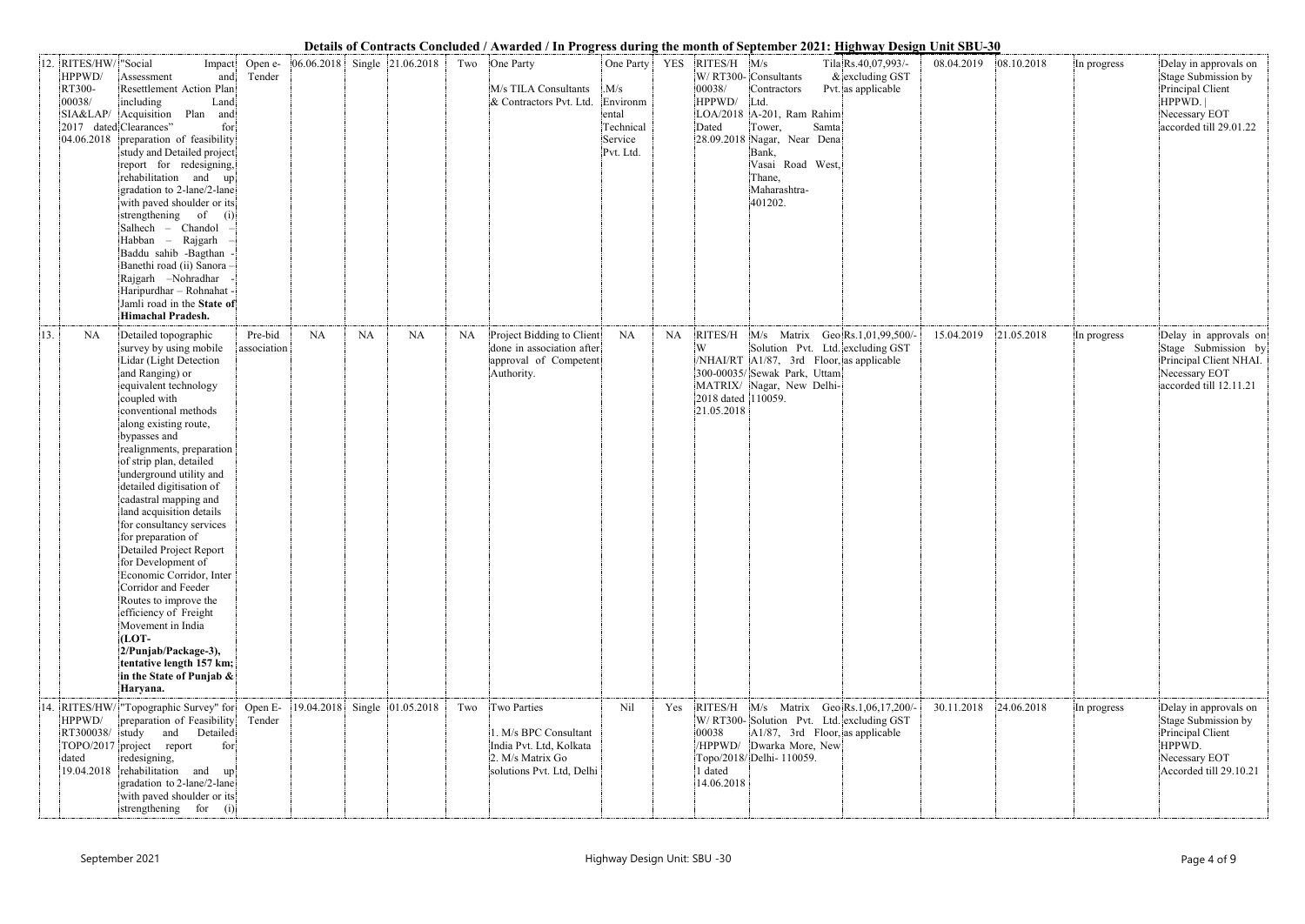|     |                                                                                                                                                                                                                                                                                                                                                                                                                                                 |                        |                                     |    |                                |       | Details of Contracts Concluded / Awarded / In Frogress during the month of September 2021, Highway Design Onit                                        |                                                                                                      |     |                                                                                  |                                                                                                                                                                                       |                                                        |                                                                                                                     |            |             |                                                                                                                                           |
|-----|-------------------------------------------------------------------------------------------------------------------------------------------------------------------------------------------------------------------------------------------------------------------------------------------------------------------------------------------------------------------------------------------------------------------------------------------------|------------------------|-------------------------------------|----|--------------------------------|-------|-------------------------------------------------------------------------------------------------------------------------------------------------------|------------------------------------------------------------------------------------------------------|-----|----------------------------------------------------------------------------------|---------------------------------------------------------------------------------------------------------------------------------------------------------------------------------------|--------------------------------------------------------|---------------------------------------------------------------------------------------------------------------------|------------|-------------|-------------------------------------------------------------------------------------------------------------------------------------------|
|     | Salhech-Chandol-<br>Habban-Rajgarh-Banethi<br>road (ii) Sanora- Rajgarh-<br>Haripurdhar- Jamli road<br>in the State of Himachal<br>Pradesh                                                                                                                                                                                                                                                                                                      |                        |                                     |    |                                |       |                                                                                                                                                       |                                                                                                      |     |                                                                                  |                                                                                                                                                                                       |                                                        |                                                                                                                     |            |             |                                                                                                                                           |
|     | 15. RITES/HW/ Traffic<br>Surveys<br>for<br>NHAI/DPR/Detailed Project Report<br>RT300-<br>development of<br>for<br>00036/Traff Economic Corridors, Inter<br>Corridors, Feeder Routes<br>$i$ c<br>to improve the efficiency<br>of freight movement in<br>India under Bharatmala<br>Pariyojna<br>$[Lot-$<br>2/Haryana/Package-1]                                                                                                                   | Limited<br>Tender      |                                     |    | 18.12.2017 Single 05.01.2018   | Three | Three Parties<br>1. AJS Scale<br>International<br>2. Highway Engineering<br>Magnitude Consortium<br>3. Futuristics Engineers<br>and Traffic Surveyors | Nil                                                                                                  | Yes | RITES/H<br>W<br>/NHAI/RT 417-418,<br>Traffic/<br>29.01.2018                      | $M/s$ AJS<br>International<br>300-00036/KirtiShikhar, Distt<br>Centre, Janakpuri,<br>2017 dated New Delhi-110058                                                                      | Scale Rs.45,00,005/-<br>excluding GST<br>as applicable | 20.03.2018                                                                                                          | 05.02.2018 | 24.12.2018  | Delay in Approvals<br>from Principal Client<br>(NHAI)                                                                                     |
| 16. | NA<br>Topographic<br>Survey<br>using LiDAR, Utility Associatio<br>Mapping using Ground<br>Penetrating Radar (GPR)<br>Digitization<br>and<br>- of<br>Cadastral Maps<br>for<br>Consultancy Services for<br>preparation of DPR for<br>development<br>of<br>Economic Corridors, Inter<br>Corridors, Feeder Routes<br>to improve the efficiency<br>of freight movement in<br>India under Bharatmala<br>Pariyojana<br>$[Lot-$<br>2/Haryana/Package-1] | Pre bid<br>$\mathbf n$ | <b>NA</b>                           | NA | <b>NA</b>                      | NA    | Project bidding to<br>Client (NHAI) done in<br>association after<br>approval of Competent<br>Authority.                                               | Nil                                                                                                  | Yes | RITES/H<br>/NHAI/RT 47,<br>Matrix/<br>2017 dated Delhi-<br>12.12.2017 India      | M/s Matrix Geo Rs.2,99,22,500/<br>Solution Pvt. Ltd., excluding GST<br>300-00036/ Pocket B, Phase-2,<br>Dwarka,<br>New<br>110078,                                                     | Sector-13, as applicable                               | 12.07.2018                                                                                                          | 12.12.2017 | In progress | Delay in approvals<br>from Principal Client<br>(NHAI)                                                                                     |
|     | 17. RITES /<br>Topographic<br><b>HW</b><br>Geotechnical<br>and<br>/Guyana / Material Investigations<br>EC-EB link for East Coast-East Bank<br>/ RT<br>Linkage<br>Project,<br>30000039<br>Georgetown, Guyana<br>2018/03                                                                                                                                                                                                                          |                        | Survey, Quotation 09.08.2017 Single |    | 15.08.2017                     | Four  | Three Parties<br>1. M/s C.B. &<br>Associates Inc.<br>2. M/s Demerara Engg<br>PLLC<br>3. M/s<br>SRKN'gineering&<br>Associates Ltd.                     | One Party<br>M/s<br>Carribbea<br>Engineerin<br>Managem<br>ent<br>Consultant<br>s Inc.                | Yes | <b>RITES</b><br>/HW/<br>Guyana / The<br>$link / RT$ 37-24<br>dated<br>18.04.2018 | M/s<br>Demerara USD<br>Engineering. PLCC, \$2,83,700.31<br><b>Silks</b><br>EC-EB Building" Suite 231,<br>24th<br>30000039 / Street, Long Island<br>$2018/03$ City, New York<br> 11101 |                                                        | For<br>Topographic<br>survey:<br>08.07.2018<br>For Geo<br>Technical &<br>Materials<br>Investigations:<br>03.07.2018 | 02.05.2018 | Completed   | Delay in field surveys<br>due to non-accessibility<br>of project lengths<br>(Swamp area).<br>Final EOT already<br>processed till 21.06.21 |
|     | 18. RITES/HW/Topographic Survey and<br>NHAI/BRT(Strip Plan for Feasibility<br>2TR/26)/RT Study/Detailed Project<br>Report for Two/ Four<br>300-<br>00027/TS& Laning of following road<br>SP/2016<br>stretches for<br>NH<br>dated<br>Connectivity<br>to<br>19.06.2017<br><b>Backward</b><br><b>Areas/Religious/Tourist</b><br>Places under Bharat<br><b>Mala Project in the State</b><br>of West Bengal.                                         | Limited<br>Tender      |                                     |    | 19.06.2017 Single $05.07.2017$ | Six   | Three Parties<br>Pramitee<br>1. M/s<br>Engineering<br>and<br>Surveys Pvt. Ltd<br>2. M/s Pioneer Surveys<br>Subudhi<br>3. M/s<br>Associates            | Three<br>Partie<br>S<br>M/s<br><b>DSR</b><br>Surve<br>y Pvt.<br>Ltd.<br>M/s<br>Highw<br>ay<br>Engine | Yes | RITES/H<br>W/<br>NHAI/BR<br>RT300-<br>2016 dated<br>19-07-2017                   | M/s Pioneer<br>Surveys,<br>Pioneer Tower,<br>$T(2TR/26)/$ Premises No 20-085<br>AB109 AA-1,<br>00027/WB/New Town, Kolkata<br>700156                                                   | Rs.38,63,839.00/<br>- excluding GST<br>as applicable   | 29.12.2017                                                                                                          | 29.07.2017 | In Progress | Delay in approvals<br>from Principal Client<br>(NHAI)<br>Necessary EOT<br>accorded till 30.12.21                                          |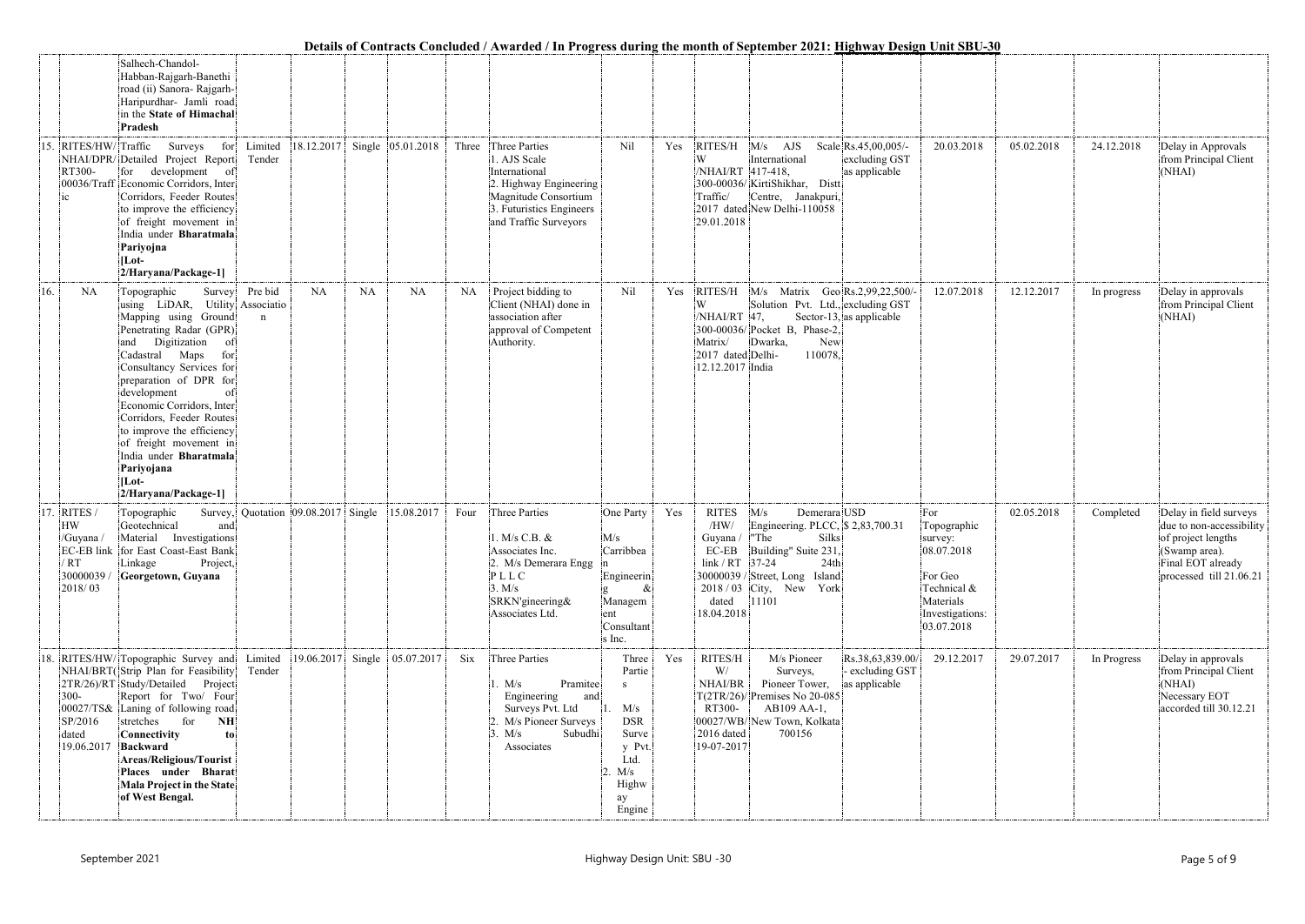|     |                                                                                 |                                                                                                                                                                                                                                                                                                                                                                                                                                                                                                                                                            |      |           |        |                                                     | Details of Contracts Concluded / Awarded / In Progress during the month of September 2021: Highway Design Unit SBU-30                                               |                                                                                                                                                                              |     |                                                                                  |                                                                                                                                                                                                       |                                                      |            |            |             |                                                                                                  |
|-----|---------------------------------------------------------------------------------|------------------------------------------------------------------------------------------------------------------------------------------------------------------------------------------------------------------------------------------------------------------------------------------------------------------------------------------------------------------------------------------------------------------------------------------------------------------------------------------------------------------------------------------------------------|------|-----------|--------|-----------------------------------------------------|---------------------------------------------------------------------------------------------------------------------------------------------------------------------|------------------------------------------------------------------------------------------------------------------------------------------------------------------------------|-----|----------------------------------------------------------------------------------|-------------------------------------------------------------------------------------------------------------------------------------------------------------------------------------------------------|------------------------------------------------------|------------|------------|-------------|--------------------------------------------------------------------------------------------------|
|     |                                                                                 |                                                                                                                                                                                                                                                                                                                                                                                                                                                                                                                                                            |      |           |        |                                                     |                                                                                                                                                                     | ering<br>Magnit<br>ude<br>Consor<br>tium<br>M/s<br>Theove<br>Survey<br>- S                                                                                                   |     |                                                                                  |                                                                                                                                                                                                       |                                                      |            |            |             |                                                                                                  |
|     | 19. RITES/HW Detailed<br>D/GHYPW Survey<br>$00 -$<br>dated                      | Topographic Quotation<br>by<br>D/DPR/RT3 photogrammetry<br>technique using UAV<br>00033/2017 ('Drone') for Consultancy<br>Services for Construction<br>$ 03.04.2017 $ of 2-Lane flyover at the<br>intersection of Super<br>Market on G.S Road in<br>Guwahati in the state of<br>Assam under Guwahati<br><b>City Division No.-II</b>                                                                                                                                                                                                                        |      | <b>NA</b> | Single | 11.04.2017                                          | Three Three Parties<br>M/s Matrix Geo<br>Solutions Pvt. Ltd.,<br>M/s Creative Web<br>Mobi,<br>M/s Geo Vision<br><b>Infotech Private</b><br>Limited                  | Nil                                                                                                                                                                          | Yes | RT300-<br>Survey/LO<br>MGS/2017<br>dated<br>05.05.2017                           | RITES/H M/s Matrix Geo Rs.3,45,000/-<br>WD/GHYP Solutions Pvt. Ltd., excluding<br>WD/DPR/  A-1/87, Sewak park, service tax as<br>3rd Floor, Uttam applicable<br>00033/Top Nagar, New Delhi-<br>110059 |                                                      | 27.02.2019 | 08.05.2017 | 25.02.2019  | <b>Activity Completed</b>                                                                        |
| 20. | RITES/HW Detailed<br>D/GHYPW Survey<br>$00 -$<br>dated<br>03.04.2017            | by<br>D/DPR/RT3 photogrammetry<br>technique using UAV<br>00032/2017 ('Drone') for Consultancy<br>Services for Construction<br>of 2-Lane flyover at the<br>intersection of Serabhati<br>on Guwahati Garbhanga<br>Road in Guwahati in the<br>state of Assam under<br>Guwahati City Division<br>$No.-I$                                                                                                                                                                                                                                                       |      |           |        | Topographic Quotation 03.04.2017 Single 11.04.2017  | Three Three Parties<br>M/s Matrix Geo<br>Solutions Pvt. Ltd.,<br>M/s Creative Web<br>$\mathcal{D}$<br>Mobi,<br>M/s Geo Vision<br><b>Infotech Private</b><br>Limited | Nil                                                                                                                                                                          | Yes | RT300-<br>Survey/LO<br>MGS/2017<br>dated<br>05.05.2017                           | RITES/H M/s Matrix Geo Rs.3,65,000/-<br>WD/GHYP Solutions Pvt. Ltd., excluding<br>WD/DPR/  A-1/87, Sewak park, service tax as<br>3rd Floor, Uttam applicable<br>00032/Top Nagar, New Delhi-<br>110059 |                                                      | 27.02.2019 | 08.05.2017 | 25.02.2019  | <b>Activity Completed</b>                                                                        |
| 21. | RITES/<br><b>BRT</b><br>$(2TR/26)$ /<br>RT300-<br>$&$ SIA/2016 Studies<br>dated | Environment<br>Impact<br>HW/ NHAI/ Assessment/Environment Tender<br>al Management Plan,<br>Social<br>Impact<br>Assessment/Resettlement<br>00027/ EIA & Rehabilitation Plan<br>including<br>preparation of Land<br>13.02.2017 Acquisition Plan &<br>Schedules (LPS) and<br>Project Clearances for<br>Feasibility Study/Detailed<br>Project Report for Two/<br>Four Laning of following<br>road stretches for NH<br>Connectivity<br>to<br>Backward<br><b>Areas/Religious /Tourist</b><br>Places under Bharat<br>Mala Project in the State<br>of West Bengal. | Open |           |        | 13.02.2017  Single   27.02.2017   Three   One Party | M/s Voyants Solutions<br>Pvt. Ltd.                                                                                                                                  | Two<br>Parties<br>$1.$ M/s<br>Tila<br>Consu<br>ltants<br>And<br>Contr<br>actors<br>Privat<br>e<br>Limit<br>ed.<br>M/s<br>2.<br>Overs<br>eas<br>Minte<br>ch<br>Consu<br>ltant | Yes | RITES/<br>HW/<br>$\mathrm{NHAl}/$<br>26/<br>RT300-<br>$2016$ dated<br>16.05.2017 | M/s Voyants<br>Solutions Pvt.<br>Limited.<br>BRT(2TR/ 403 4thFloor, Park<br>Centra, Sector 30,<br>Exit 8 NH - 8,<br>00027/WB/ Gurugram, Haryana<br>122001 Gurugram<br>India (122001)                  | Rs.23,40,135.00/<br>- excluding GST<br>as applicable | 25.05.2018 | 26.05.2017 | In Progress | Delay in approvals<br>from Principal Client<br>(NHAI) Necessary<br>EOT accorded till<br>30.12.21 |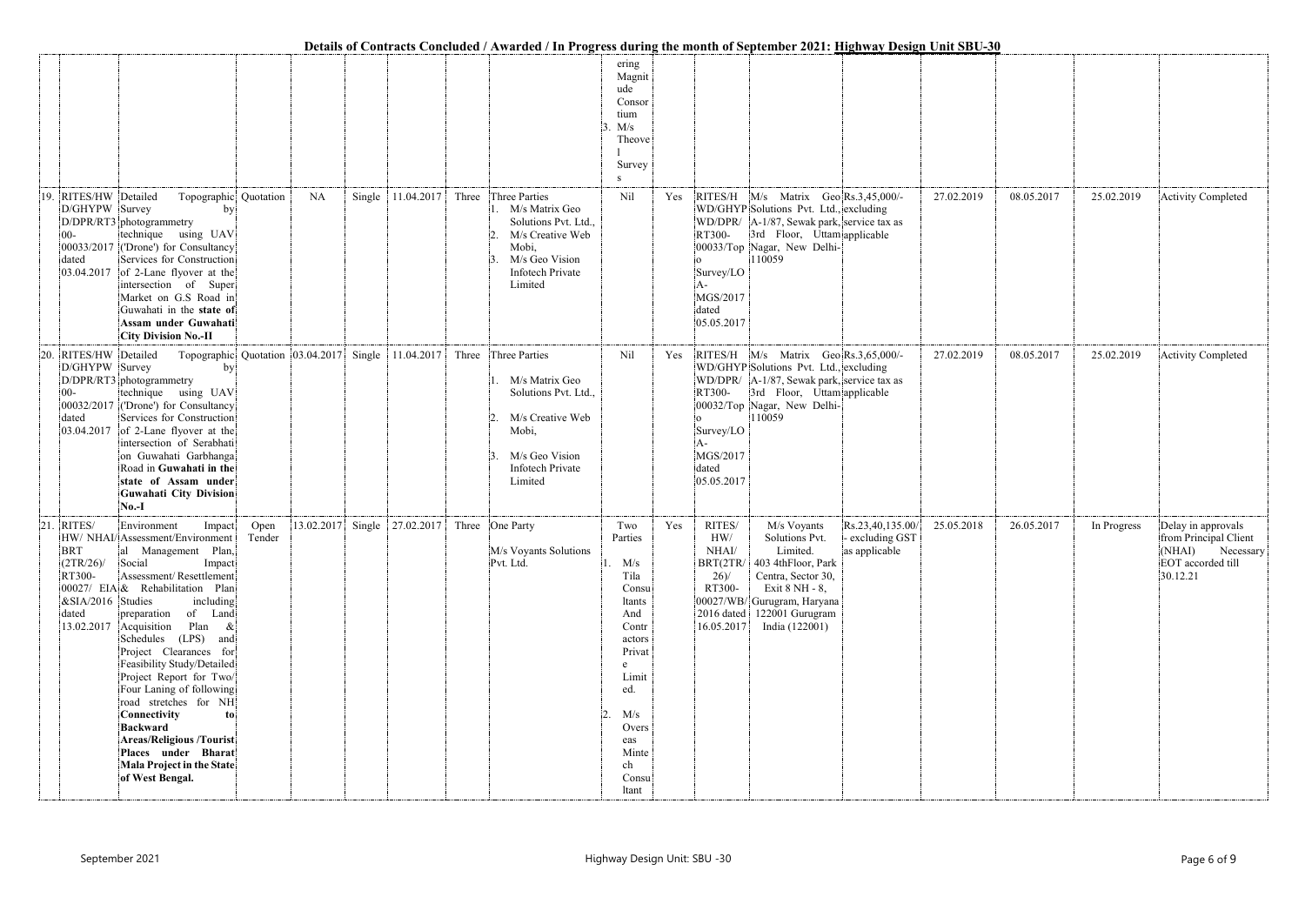|     |                                              |                                                                                                                                                                                                                                                                                                                                                                                                                                                                                                                                                                                                                                                                                                                                                                                                                                                                                            |                            |            |                                      |     | Details of Contracts Concluded / Awarded / In Progress during the month of September 2021: <u>Highway Design Unit SBU-30</u>                                                                           |     |     |                                                                                      |                                                                                                                                                                                                                                                                                 |                                                               |            |            |            |                                                                                                                      |
|-----|----------------------------------------------|--------------------------------------------------------------------------------------------------------------------------------------------------------------------------------------------------------------------------------------------------------------------------------------------------------------------------------------------------------------------------------------------------------------------------------------------------------------------------------------------------------------------------------------------------------------------------------------------------------------------------------------------------------------------------------------------------------------------------------------------------------------------------------------------------------------------------------------------------------------------------------------------|----------------------------|------------|--------------------------------------|-----|--------------------------------------------------------------------------------------------------------------------------------------------------------------------------------------------------------|-----|-----|--------------------------------------------------------------------------------------|---------------------------------------------------------------------------------------------------------------------------------------------------------------------------------------------------------------------------------------------------------------------------------|---------------------------------------------------------------|------------|------------|------------|----------------------------------------------------------------------------------------------------------------------|
|     | RT300-<br>2016 dated<br>23.03.2016 Package-I | 22. RITES/HW/Inventory & Condition<br>Survey<br>for<br>00011/RBT/ Culverts & Bridges and<br>Traffic Surveys<br>for<br>$(SH-11A)$<br>Omarpur (NH-34 Jn.)<br>Lalgola - Bhagwangola -<br>Chunakhali from km<br>0/000 to km 56/400); and<br>SH-11 (Chunakhali<br>Domkal -<br>Jalangi-<br>Krishnanagar from km<br>89/972 to km 221/955);<br>SH-3 (Krishnanagar<br>Hanskhali-Duttafulia-<br>Helencha- Bongaon from<br>km 0/000 to km 69/591);<br>and MDR (Bongaon<br>Panchpota - Swarupnagar<br>- Basirghat (Ghojadanga)<br>from km 0/000 to km<br>$61/220$ ) for a total length<br>330<br>km<br>for<br>of<br>Consultancy Services for<br>Preparation of Feasibility<br>Study/Detailed Project<br>Report of selected State<br>stretches<br>road<br>for<br>Two/Four laning<br>with<br>shoulder<br>NH<br>paved<br>Configuration of under<br>Bharat Mala Project<br>(Package-13) in West<br>Bengal. | Limited<br>Roads, e-Tender |            | $ 23.03.2016 $ Single $ 12.04.2016 $ |     | One One Party<br>M/s Xplorer<br>Consultancy Services<br>Pvt. Ltd. Gurgaon.                                                                                                                             | Nil | Yes | $RITES/H$ $M/s$<br>W/<br>NHAI/BM-Services<br>00011/RB Floor,<br>T/<br>16.05.2016     | Consultancy<br>13/RT300- Limited., Plot-3, 1st applicable<br>Sarhaul<br>(Opposite HIPA),<br>XPCSPL/2 Sector-18, Gurgaon-<br>016 dated 121001 (Haryana)                                                                                                                          | Xplorer Rs.29,02,950/<br>excluding<br>Private. Service Tax as | 24.07.2016 | 16.05.2016 | 03.10.2016 | Necessary EOT<br>accorded till 28.02.18                                                                              |
| 23. | RT300-<br>SIA-<br>LPS/2016<br>dated          | RITES/HW/EIA/EMP and SIA/RAP<br>Studies<br>including<br>00012/EIA- preparation of Land Plan<br>Schedules (LPS) for<br>"Dwarka<br>Khambhaliya<br>23.03.2016 Devariya" and "Dhrol -<br>Amran - Maliya" road<br>sections (approx. length)<br>$175 \text{ km}$                                                                                                                                                                                                                                                                                                                                                                                                                                                                                                                                                                                                                                 | Open<br>Tender             |            | 23.03.2016 Single 19.04.2016 One     |     | One Party<br>M/s Overseas Min-Tech<br>Consultants, Jaipur                                                                                                                                              | Nil | Yes | $ 00-$<br>00012/GUJ Jaipur)<br>/EIA-SIA-<br>LPS/OMT<br>C/2016<br>dated<br>21.06.2016 | RITES/H M/s Overseas Min-Rs.31,90,775/-<br>Tech Consultants, excluding GST<br>$NHAI/RT3$ (5th floor, Apex as applicable<br>Tower, Tonk Road,                                                                                                                                    |                                                               | 20.06.2017 | 21.06.2016 | 31.01.2021 | Delay in approvals<br>from Client<br>$\&$ Non-cooperation in<br>land acquisition<br>activities by Local<br>villagers |
|     | RT300-<br>00011/<br>dated<br>1.03.2016       | 24. RITES/HW/ Topographic Survey and<br>preparation of Strip Plan<br>for Package-II (SH-3:<br>TOPO/2016 Krishnanagar- Hanskhali-<br>0 Duttafulia- Helencha<br>Bongaon from km 0/000<br>to km 69/591) and MDR<br>(Bongaon-Panchpota-<br>Swarupnagar-Basirghat<br>(Ghojadanga) from km<br>$0/000$ to km 61/220) for a<br>total length of 140 km for<br>Consultancy Services for<br>Preparation of Feasibility<br>Study/Detailed Project                                                                                                                                                                                                                                                                                                                                                                                                                                                      | Limited<br>Tender          | 01.03.2016 | Single 15.03.2016                    | Two | Two Parties<br>1.M/s Pioneer<br>Surveyors, No. 20-085,<br>Street No. 85, Opposite<br>Tank No. 2, 1st Floor,<br>Kolkata<br>2. M/s ARK Services,<br>A-1693, II Floor<br>Greenfields, Faridabad<br>121003 | Nil | Yes | $RITES/H$ $M/s$<br>W/<br>$300 -$<br>PS/2016<br>dated                                 | Surveyors, No. 20-excluding<br>NHAI/BM-085, Street No. 85, Service Tax as<br>13/WB/RT Opposite Tank No. applicable<br>2, 1st Floor, Action<br>00011/TOP Area I, Block AB-<br>$O/$ PKG2-109, New Town (J.B)<br>Nagar), Rajarhat,<br>Kolkata<br>13.05.2016 700156(West<br>Bengal) | Pioneer Rs.23,10,000/-                                        | 27.07.2016 | 13.05.2016 | 31.12.2018 | Public Agitation and<br>Delay in approvals on<br>Stage Submission by<br>Principal Client NHAI.                       |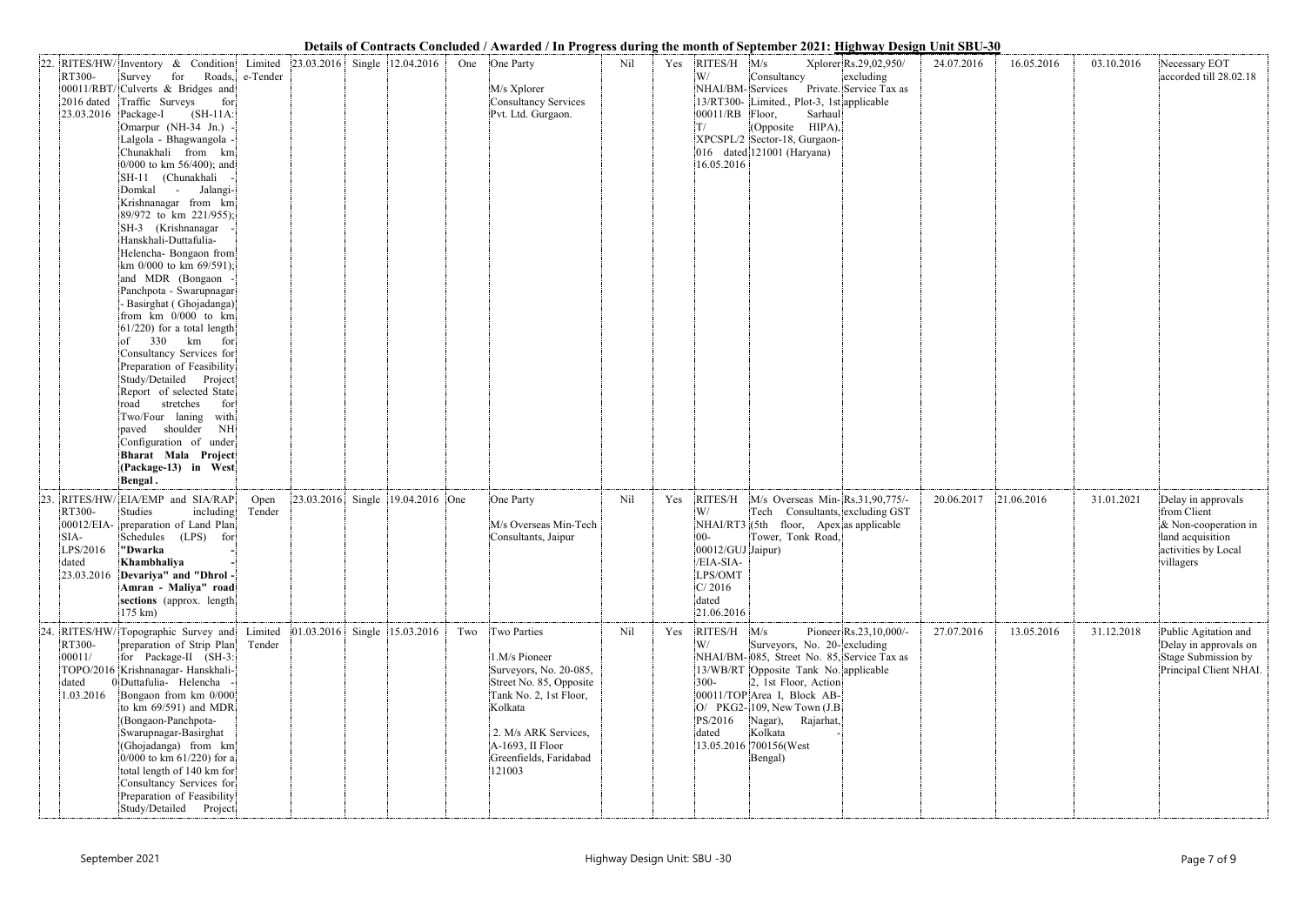|     |                           |                                                                                                                                                                                                                                                                                                                                                                                                                                                                                                                                                                                                        |                   |            |                   |       |                                                                                                                                                                                             |     |     | Details of Contracts Concluded / Awarded / In Progress during the month of September 2021; Highway Design Unit SDU-50                                                                                                                                                                                                   |            |                                                      |                                                                                                                                                                                            |
|-----|---------------------------|--------------------------------------------------------------------------------------------------------------------------------------------------------------------------------------------------------------------------------------------------------------------------------------------------------------------------------------------------------------------------------------------------------------------------------------------------------------------------------------------------------------------------------------------------------------------------------------------------------|-------------------|------------|-------------------|-------|---------------------------------------------------------------------------------------------------------------------------------------------------------------------------------------------|-----|-----|-------------------------------------------------------------------------------------------------------------------------------------------------------------------------------------------------------------------------------------------------------------------------------------------------------------------------|------------|------------------------------------------------------|--------------------------------------------------------------------------------------------------------------------------------------------------------------------------------------------|
| 25. |                           | Report of selected State<br>stretches<br>for<br>road<br>Two/Four laning<br>with<br>shoulder<br>NH<br>paved<br>Configuration of under<br>Bharat Mala Project<br>(Package-13) in the state<br>of West Bengal<br>RITES/HW/Topographic Survey and                                                                                                                                                                                                                                                                                                                                                          | Limited           | 01.03.2016 | Single 15.03.2016 | Two   | Two Parties                                                                                                                                                                                 | Nil | Yes | RITES/H M/s ARK Services, Rs.29,44,240/-<br>27.07.2016                                                                                                                                                                                                                                                                  | 13.05.2016 | 11.12.2018                                           | Non-cooperation by                                                                                                                                                                         |
|     | RT300-<br>O/2016<br>dated | preparation of Strip Plan<br>00011/TOP for Package-I (SH-11A:<br>Omarpur (NH-34 Jn.)-<br>Lalgola-Bhagwangola-<br>01.03.2016 Chunakhali from km<br>$0/000$ to km 56/400); and<br>(Chunakhali-<br>$SH-11$<br>Domkal-Jalangi-<br>Krishnanagar from km<br>89/972 to km 221/955) for<br>a total length of 190 km<br>for Consultancy Services<br>Preparation of<br>for<br>Feasibility Study/Detailed<br>Project Report of selected<br>State road stretches for<br>Two/Four laning with<br>paved shoulder NH<br>Configuration of under<br>Bharat Mala Project<br>(Package-13) in the state<br>of West Bengal. | Tender            |            |                   |       | 1.M/s Pioneer<br>Surveyors, No. 20-085,<br>Street No. 85, Opposite<br>Tank No. 2, 1st Floor,<br>Kolkata<br>M/s ARK Services, A-<br>1693, II Floor<br>Greenfields, Faridabad-<br>121003      |     |     | W<br>A-1693, 2nd Floor excluding<br>/NHAI/BM Greenfields,<br>Service Tax as<br>Faridabad-121003<br>applicable<br>13/RT300- (Haryana)<br>00011/TOP<br>O/<br>$Pkg1 -$<br><b>ARKS/201</b><br>dated<br>13.05.2016                                                                                                           |            |                                                      | local villagers for<br>smooth functioning of<br>assignment and Delay<br>in approvals on Stage<br>Submission by<br>Principal Client NHAI.                                                   |
| 26. | D/4055-<br>30/Topo        | RITES/HW/Topographic survey for<br>MORT&H/ Preparation of Revised<br>NAGALAN Detailed Project Report<br>and<br>Verification<br>-of<br>Executed<br>/2014 dated Quantities/items<br>for<br>19.02.2014 widening to 2-lane of<br>Package I : Longleng-<br>Changtongya Road, Mon-<br>Tamlu-Merangkong<br>Road, and Package II:<br>Phek - Pfutsero Road and<br>Zunheboto- Chakabama<br>under Phase 'A' of<br>SARDP-NE in the state<br>of Nagaland                                                                                                                                                            | Limited<br>Tender | 19.02.2014 | Single 07.03.2014 | Four  | Four Parties<br>1. M/s Pioneer<br>Surveyors, Kolkata<br>2. M/s Theovel Surveys,<br>Banglore<br>3.<br>M/s Sumadhura<br>Geomatica Pvt. Ltd.<br>Hyderabad<br>4. M/s ARK Services,<br>Faridabad | Nil | Yes | RITES/H<br>M/s<br>Pioneer Rs.66,15,000<br>05.08.2014<br>W/<br>excluding<br>Surveys,<br>Tower, Service Tax as<br>MORTH/<br>Pioneer<br>Premises No 20-085 applicable<br><b>NAGALA</b><br>ND/ 4055-AB109<br>$AA-1$ ,<br>Topo New Town, Kolkata<br>30/<br>700156 for Package<br>Survey/<br>2013 dated I<br>29.04.2014       | 06.05.2014 | 25.08.2015 for<br>Stage 1.                           | Law and Order issues<br>and delay in approvals<br>on alignment from<br>Principal Client<br>(MoRTH/NHIDCL).<br>(Activity completed,<br>kept in Monthly status<br>to match with QPR<br>data) |
|     | D/4055-<br>$30/T$ opo     | RITES/HW/ Topographic survey for<br>MORT&H/ Preparation of Revised<br>NAGALAN Detailed Project Report<br>and Verification of<br>Executed<br>/2014 dated Quantities/items<br>for<br>19.02.2014 widening to 2-lane of<br>Package I : Longleng-<br>Changtongya Road, Mon-<br>Tamlu-Merangkong<br>Road, and Package II:<br>Phek - Pfutsero Road and                                                                                                                                                                                                                                                        | Limited<br>Tender | 19.02.2014 | Single 07.03.2014 | Four. | Four Parties<br>1. M/s Pioneer<br>Surveyors, Kolkata<br>2. M/s Theovel Surveys,<br>Bangalore<br>3. M/s Sumadhura<br>Geomatica Pvt. Ltd.<br>Hyderabad<br>4. M/s ARK Services,<br>Faridabad   | Nil | Yes | $RITES/H$ $M/s$<br>Sumadhura Rs.95,06,000<br>05.08.2014<br>W/<br>GeomaticaPvt. Ltd. excluding<br>MORTH/ 1-2-607/54/7 SBH Service Tax as<br>Behind applicable<br>NAGALA Colony,<br>ND/ 4055-DBR<br>Mills<br>Topo Hyderabad-500080<br>30/<br>Survey/ Email<br>2013 dated info@sumadhura.co<br>29.04.2014 m for Package II | 06.05.2014 | Stage 1<br>Submissions<br>completed on<br>28.09.2015 | Law and Order issues<br>and delay in approvals<br>on alignment from<br>Principal Client<br>(MoRTH/NHIDCL).<br>(Activity completed,<br>kept in Monthly status<br>to match with QPR<br>data) |